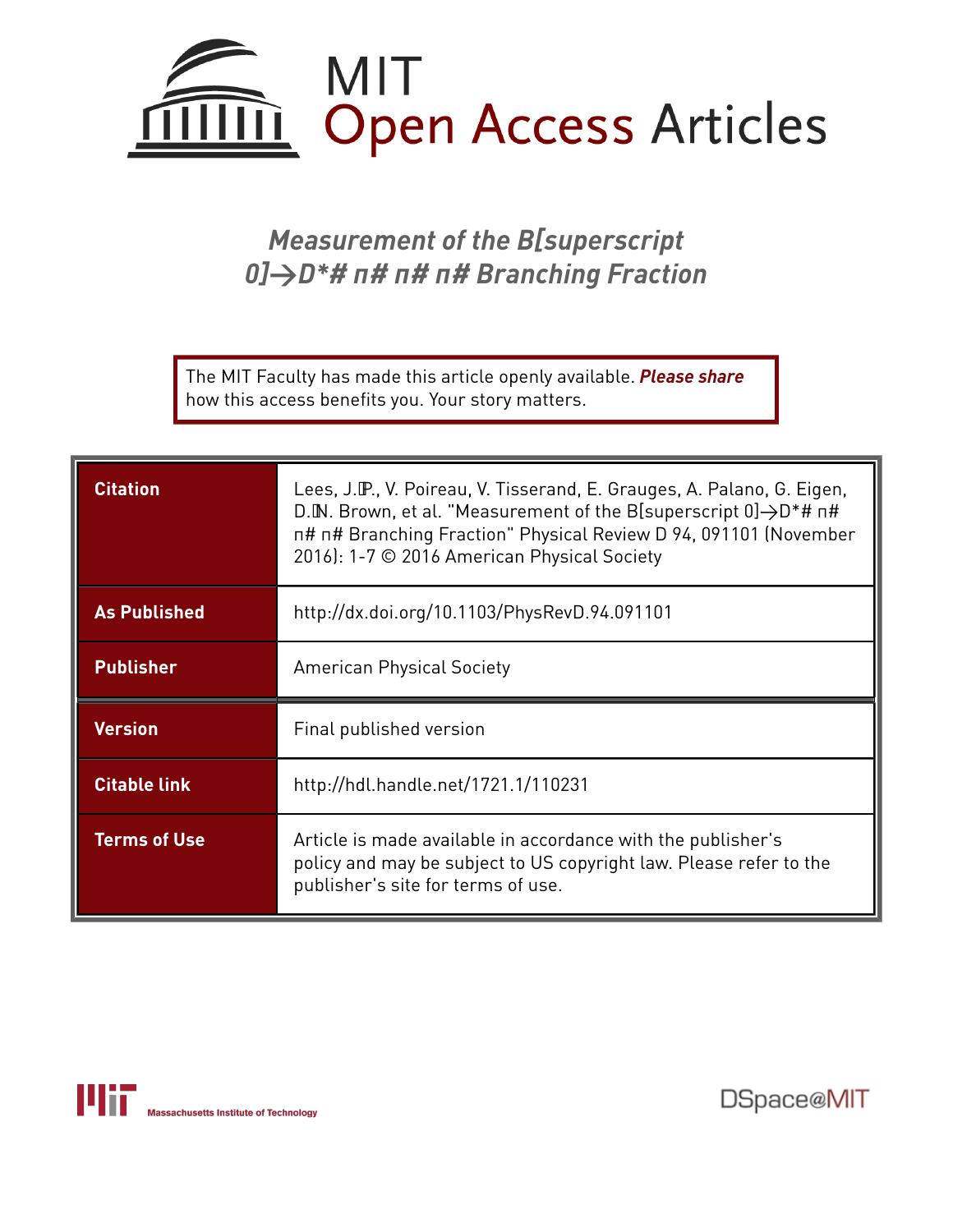## PHYSICAL REVIEW D 94, 091101(R) (2016)

# Measurement of the  $B^0 \to D^{*-}\pi^+\pi^-\pi^+$  branching fraction

<span id="page-1-4"></span><span id="page-1-3"></span><span id="page-1-2"></span><span id="page-1-1"></span>J. P. Lees,<sup>1</sup> V. Poireau,<sup>1</sup> V. Tisserand,<sup>1</sup> E. Grauges,<sup>2</sup> A. Palano,<sup>3</sup> G. Eigen,<sup>4</sup> D. N. Brown,<sup>5</sup> Yu. G. Kolomensky,<sup>5</sup> H. Koch,<sup>6</sup> T. Schroeder, <sup>6</sup> C. Hearty, <sup>7</sup> T. S. Mattison, <sup>7</sup> J. A. McKenna, <sup>7</sup> R. Y. So, <sup>7</sup> V. E. Blinov,  $8a,8b,8c$  A. R. Buzykaev,  $8a$ V. P. Druzhinin,<sup>8a,8b</sup> V. B. Golubev,<sup>8a,8b</sup> E. A. Kravchenko,<sup>8a,8b</sup> A. P. Onuchin,<sup>8a,8b,8c</sup> S. I. Serednyakov,<sup>8a,8b</sup> Yu. I. Skovpen,  $8a,8b$  E. P. Solodov,  $8a,8b$  K. Yu. Todyshev,  $8a,8b$  A. J. Lankford,  $9$  J. W. Gary,  $10$  O. Long,  $10$  A. M. Eisner,  $11$ W. S. Lockman, <sup>11</sup> W. Panduro Vazquez, <sup>11</sup> D. S. Chao, <sup>12</sup> C. H. Cheng, <sup>12</sup> B. Echenard, <sup>12</sup> K. T. Flood, <sup>12</sup> D. G. Hitlin, <sup>12</sup> J. Kim,  $^{12}$  T. S. Miyashita,  $^{12}$  P. Ongmongkolkul,  $^{12}$  F. C. Porter,  $^{12}$  M. Röhrken,  $^{12}$  Z. Huard,  $^{13}$  B. T. Meadows,  $^{13}$ B. G. Pushpawela,<sup>13</sup> M. D. Sokoloff,<sup>13</sup> L. Sun,<sup>13,[†](#page-3-0)</sup> J. G. Smith,<sup>14</sup> S. R. Wagner,<sup>14</sup> D. Bernard,<sup>15</sup> M. Verderi,<sup>15</sup> F. Betti,<sup>16a,16b,[‡](#page-3-1)</sup> D. Bettoni,<sup>16a</sup> C. Bozzi,<sup>16a</sup> R. Calabrese,<sup>16a,16b</sup> G. Cibinetto,<sup>16a,16b</sup> E. Fioravanti,<sup>16a,16b</sup> I. Garzia,<sup>16a,16b</sup> E. Luppi,<sup>16a,16b</sup> V. Santoro,<sup>16a</sup> A. Calcaterra,<sup>17</sup> R. de Sangro,<sup>17</sup> G. Finocchiaro,<sup>17</sup> S. Martellotti,<sup>17</sup> P. Patteri,<sup>17</sup> I. M. Peruzzi,<sup>17</sup> M. Piccolo,  $^{17}$  M. Rotondo,  $^{17}$  A. Zallo,  $^{17}$  S. Passaggio,  $^{18}$  C. Patrignani,  $^{18,8}$  B. Bhuyan,  $^{19}$  U. Mallik,  $^{20}$  C. Chen,  $^{21}$ J. Cochran, <sup>21</sup> S. Prell, <sup>21</sup> H. Ahmed, <sup>22</sup> A. V. Gritsan, <sup>23</sup> N. Arnaud, <sup>24</sup> M. Davier, <sup>24</sup> F. Le Diberder, <sup>24</sup> A. M. Lutz, <sup>24</sup> G. Wormser,  $^{24}$  D. J. Lange,  $^{25}$  D. M. Wright,  $^{25}$  J. P. Coleman,  $^{26}$  E. Gabathuler,  $^{26}$  D. E. Hutchcroft,  $^{26}$  D. J. Payne,  $^{26}$ C. Touramanis,<sup>26</sup> A. J. Bevan,<sup>27</sup> F. Di Lodovico,<sup>27</sup> R. Sacco,<sup>27</sup> G. Cowan,<sup>28</sup> Sw. Banerjee,<sup>29</sup> D. N. Brown,<sup>29</sup> C. L. Davis,<sup>29</sup> A. G. Denig,<sup>30</sup> M. Fritsch,<sup>30</sup> W. Gradl,<sup>30</sup> K. Griessinger,<sup>30</sup> A. Hafner,<sup>30</sup> K. R. Schubert,<sup>30</sup> R. J. Barlow,<sup>31,[∥](#page-3-3)</sup> G. D. Lafferty,<sup>31</sup> R. Cenci,  $32$  A. Jawahery,  $32$  D. A. Roberts,  $32$  R. Cowan,  $33$  R. Cheaib,  $34$  S. H. Robertson,  $34$  B. Dey,  $35a$  N. Neri,  $35a$ F. Palombo,  $^{35a,35b}$  L. Cremaldi,  $^{36}$  R. Godang,  $^{36}$ , D. J. Summers,  $^{36}$  P. Taras,  $^{37}$  G. De Nardo,  $^{38}$  C. Sciacca,  $^{38}$ G. Raven,<sup>39</sup> C. P. Jessop,<sup>40</sup> J. M. LoSecco,<sup>40</sup> K. Honscheid,<sup>41</sup> R. Kass,<sup>41</sup> A. Gaz,<sup>42a</sup> M. Margoni,<sup>42a,42b</sup> M. Posocco,<sup>42a</sup> G. Simi,  $4^{2a,42b}$  F. Simonetto,  $4^{2a,42b}$  R. Stroili,  $4^{2a,42b}$  S. Akar,  $4^{3}$  E. Ben-Haim,  $4^{3}$  M. Bomben,  $4^{3}$  G. R. Bonneaud,  $4^{43}$ G. Calderini,<sup>43</sup> J. Chauveau,<sup>43</sup> G. Marchiori,<sup>43</sup> J. Ocariz,<sup>43</sup> M. Biasini,<sup>44a,44b</sup> E. Manoni,<sup>44a</sup> A. Rossi,<sup>44a</sup> G. Batignani,<sup>45a,45b</sup> S. Bettarini,<sup>45a,45b</sup> M. Carpinelli,<sup>45a,45b[,\\*\\*](#page-3-5)</sup> G. Casarosa,<sup>45a,45b</sup> M. Chrzaszcz,<sup>45a</sup> F. Forti,<sup>45a,45b</sup> M. A. Giorgi,<sup>45a,45b</sup> A. Lusiani,<sup>45a,45c</sup> B. Oberhof,<sup>45a,45b</sup> E. Paoloni,<sup>45a,45b</sup> M. Rama,<sup>45a</sup> G. Rizzo,<sup>45a,45b</sup> J. J. Walsh,<sup>45a</sup> A. J. S. Smith,<sup>46</sup> F. Anulli,<sup>47a</sup> R. Faccini,<sup>47a,47b</sup> F. Ferrarotto,<sup>47a</sup> F. Ferroni,<sup>47a,47b</sup> A. Pilloni,<sup>47a,47b</sup> G. Piredda,<sup>47[a,\\*](#page-3-6)</sup> C. Bünger,<sup>48</sup> S. Dittrich,<sup>48</sup> O. Grünberg,<sup>48</sup> M. Heß,<sup>48</sup> T. Leddig,<sup>48</sup> C. Voß,<sup>48</sup> R. Waldi,<sup>48</sup> T. Adye,<sup>49</sup> F. F. Wilson,<sup>49</sup> S. Emery, 50 G. Vasseur,<sup>50</sup> D. Aston,<sup>51</sup> C. Cartaro,<sup>51</sup> M. R. Convery,<sup>51</sup> J. Dorfan,<sup>51</sup> W. Dunwoodie,<sup>51</sup> M. Ebert,<sup>51</sup> R. C. Field,<sup>51</sup> B. G. Fulsom,  $51$  M. T. Graham,  $51$  C. Hast,  $51$  W. R. Innes,  $51$  P. Kim,  $51$  D. W. G. S. Leith,  $51$  S. Luitz,  $51$  V. Luth,  $51$ D. B. MacFarlane,  $51$  D. R. Muller,  $51$  H. Neal,  $51$  B. N. Ratcliff,  $51$  A. Roodman,  $51$  M. K. Sullivan,  $51$  J. Va'vra,  $51$ W. J. Wisniewski,<sup>51</sup> M. V. Purohit,<sup>52</sup> J. R. Wilson,<sup>52</sup> A. Randle-Conde,<sup>53</sup> S. J. Sekula,<sup>53</sup> M. Bellis,<sup>54</sup> P. R. Burchat,<sup>54</sup> E. M. T. Puccio,<sup>54</sup> M. S. Alam,<sup>55</sup> J. A. Ernst,<sup>55</sup> R. Gorodeisky,<sup>56</sup> N. Guttman,<sup>56</sup> D. R. Peimer,<sup>56</sup> A. Soffer,<sup>56</sup> S. M. Spanier, <sup>57</sup> J. L. Ritchie, <sup>58</sup> R. F. Schwitters, <sup>58</sup> J. M. Izen, <sup>59</sup> X. C. Lou, <sup>59</sup> F. Bianchi, <sup>60a, 60b</sup> F. De Mori, <sup>60a, 60b</sup> A. Filippi,  $^{60a}$  D. Gamba,  $^{60a,60b}$  L. Lanceri,  $^{61}$  L. Vitale,  $^{61}$  F. Martinez-Vidal,  $^{62}$  A. Oyanguren,  $^{62}$  J. Albert,  $^{63}$ A. Beaulieu,<sup>63</sup> F. U. Bernlochner,<sup>63</sup> G. J. King,<sup>63</sup> R. Kowalewski,<sup>63</sup> T. Lueck,<sup>63</sup> I. M. Nugent,<sup>63</sup> J. M. Roney,<sup>63</sup> N. Tasneem,<sup>63</sup> T. J. Gershon,<sup>64</sup> P. F. Harrison,<sup>64</sup> T. E. Latham,<sup>64</sup> R. Prepost,<sup>65</sup> and S. L. Wu<sup>65</sup>

(BABAR Collaboration)

<span id="page-1-5"></span><span id="page-1-0"></span> ${}^{1}$ Laboratoire d'Annecy-le-Vieux de Physique des Particules (LAPP), Université de Savoie,

CNRS/IN2P3, F-74941 Annecy-Le-Vieux, France <sup>2</sup>

 $U^2$ Universitat de Barcelona, Facultat de Fisica, Departament ECM, E-08028 Barcelona, Spain

<sup>3</sup>INFN Sezione di Bari and Dipartimento di Fisica, Università di Bari, I-70126 Bari, Italy  $^{4}$ Ilniversity of Bargan, Institute of Bhysics, N 5007 Bargan, Norway

<sup>4</sup>University of Bergen, Institute of Physics, N-5007 Bergen, Norway

<sup>5</sup>Lawrence Berkeley National Laboratory and University of California, Berkeley, California 94720, USA

<sup>6</sup>Ruhr Universität Bochum, Institut für Experimentalphysik 1, D-44780 Bochum, Germany<br><sup>7</sup>University of British Columbia, Vancouver, British Columbia, Canada V6T 1Z1

<sup>8a</sup>Budker Institute of Nuclear Physics SB RAS, Novosibirsk 630090, Russia<br><sup>8b</sup>Novosibirsk State University, Novosibirsk 630090, Russia<br><sup>8c</sup>Novosibirsk State Technical University, Novosibirsk 630092, Russia

<sup>9</sup>University of California at Irvine, Irvine, California 92697, USA

<sup>10</sup>University of California at Riverside, Riverside, California 92521, USA<br><sup>11</sup>University of California at Santa Cruz, Institute for Particle Physics, Santa Cruz, California 95064, USA<br><sup>12</sup>California Institute of Technol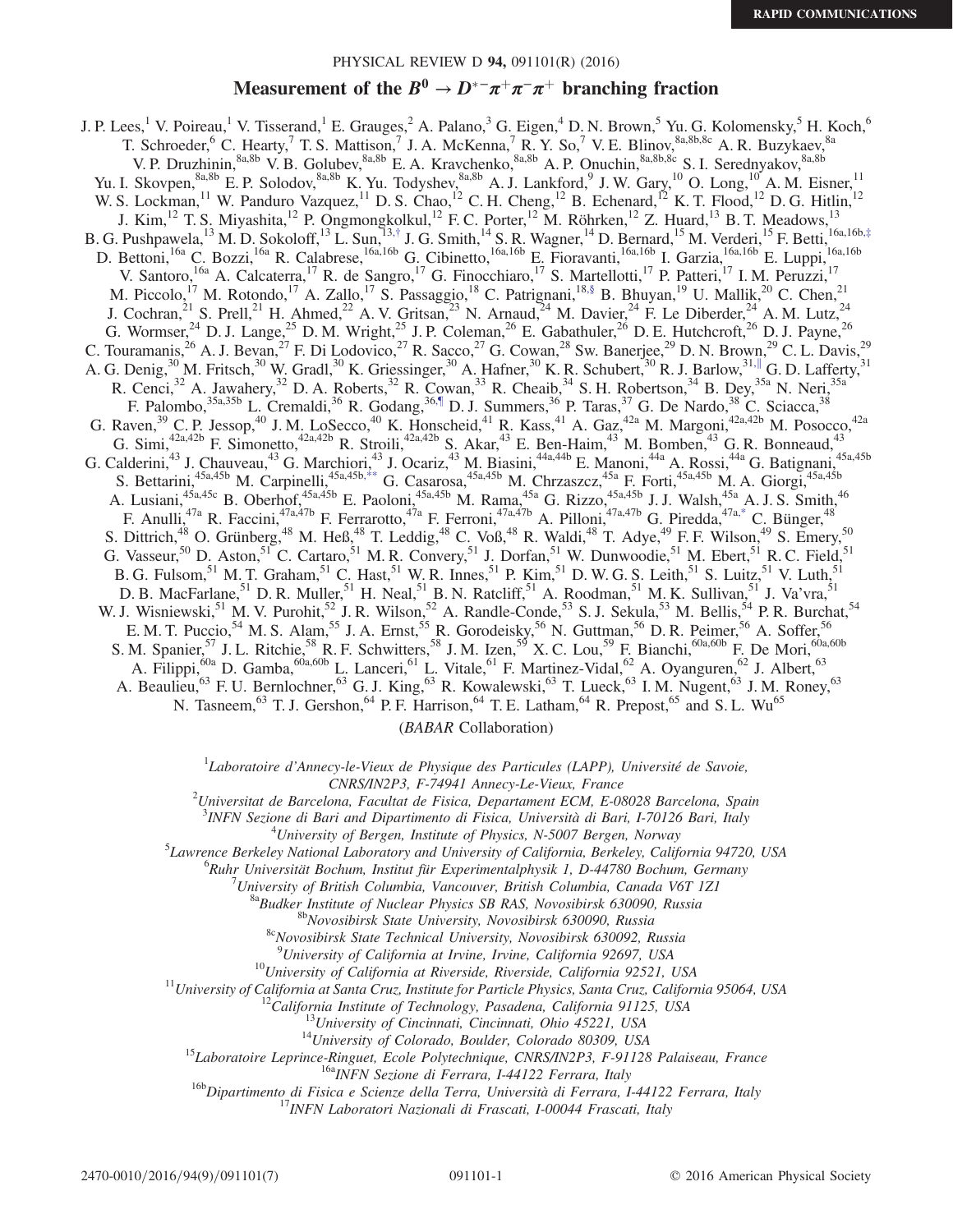#### J. P. LEES et al. PHYSICAL REVIEW D 94, 091101(R) (2016)

<sup>18</sup>INFN Sezione di Genova, I-16146 Genova, Italy<br><sup>19</sup>Indian Institute of Technology Guwahati, Guwahati, Assam 781 039, India<br><sup>20</sup>University of Iowa, Iowa City, Iowa 52242, USA<br><sup>21</sup>Iowa State University, Ames, Iowa 50011, <sup>22</sup>Physics Department, Jazan University, Jazan 22822, Kingdom of Saudi Arabia<br><sup>23</sup>Johns Hopkins University, Baltimore, Maryland 21218, USA<br><sup>24</sup>Laboratoire de l'Accélérateur Linéaire, IN2P3/CNRS et Université Paris-Sud 11 <sup>25</sup> Lawrence Livermore National Laboratory, Livermore, California 94550, USA<br><sup>26</sup> University of Liverpool, Liverpool L69 7ZE, United Kingdom<br><sup>27</sup> Queen Mary, University of London, London, E1 4NS, United Kingdom<br><sup>28</sup> Univ Surrey TW20 0EX, United Kingdom<br><sup>29</sup>University of Louisville, Louisville, Kentucky 40292, USA<br><sup>30</sup>Johannes Gutenberg-Universität Mainz, Institut für Kernphysik, D-55099 Mainz, Germany<br><sup>31</sup>University of Manchester, Manchest  $33$ Massachusetts Institute of Technology, Laboratory for Nuclear Science, Cambridge, Massachusetts 02139, USA<br><sup>34</sup>McGill University, Montréal, Québec, Canada H3A 2T8<br><sup>35b</sup>Dipartimento di Fisica, Università di Milano, I-20133 Milano, Italy<br><sup>35b</sup>Dipartimento di Fisica, Università di Milano, I-2013 <sup>37</sup>Université de Montréal, Physique des Particules, Montréal, Québec, Canada H3C 3J7 <sup>38</sup>INFN Sezione di Napoli and Dipartimento di Scienze Fisiche, Università di Napoli Federico II, I-80126 Napoli, Italy<br><sup>39</sup>NIKHEF, National Institute for Nuclear Physics and High Energy Physics, <sup>40</sup>University of Notre Dame, Notre Dame, Indiana 46556, USA<br><sup>41</sup>Ohio State University, Columbus, Ohio 43210, USA<br><sup>42</sup>AINFN Sezione di Padova, I-35131 Padova, Italy <sup>42b</sup>Dipartimento di Fisica, Università di Padova, I-35131 Padova, Italy<br><sup>43</sup>Laboratoire de Physique Nucléaire et de Hautes Energies, IN2P3/CNRS, Université Pierre et Marie Curie-Paris6, Université Denis Diderot-Paris7, F-75252 Paris, France<br><sup>44a</sup>INFN Sezione di Perugia, 1-06123 Perugia, Italy<br><sup>44b</sup>Dipartimento di Fisica, Università di Perugia, 1-06123 Perugia, Italy<br><sup>45a</sup>INFN Sezione di Pisa, 1-56127 Pisa, Italy<br><sup>45b</sup>Dipartimento di Fisi <sup>46</sup>Princeton University, Princeton, New Jersey 08544, USA<br><sup>47b</sup>Dipartimento di Fisica, Università di Roma, I-00185 Roma, Italy<br><sup>47b</sup>Dipartimento di Fisica, Università di Roma La Sapienza, I-00185 Roma, Italy<br><sup>48</sup>Universi <sup>52</sup>University of South Carolina, Columbia, South Carolina 29208, USA<br><sup>53</sup>Southern Methodist University, Dallas, Texas 75275, USA<br><sup>54</sup>Stanford University, Stanford, California 94305, USA <sup>55</sup>State University of New York, Albany, New York 12222, USA<br><sup>56</sup>Tel Aviv University, School of Physics and Astronomy, Tel Aviv 69978, Israel<br><sup>57</sup>University of Tennessee, Knoxville, Tennessee 37996, USA  $^{58}$ University of Texas at Austin, Austin, Texas 78712, USA<br> $^{59}$ University of Texas at Dallas, Richardson, Texas 75083, USA <sup>60a</sup>INEN Sezione di Torino, I-10125 Torino, Italy<br><sup>60b</sup>Dipartimento di Fisica, Università di Torino, I-10125 Torino, Italy<br><sup>61</sup>INEN Sezione di Trieste and Dipartimento di Fisica, Università di Trieste, I-34127 Trieste, Italy<br><sup>62</sup>IFIC, Universitat de Valencia-CSIC, E-46071 Valencia, Spain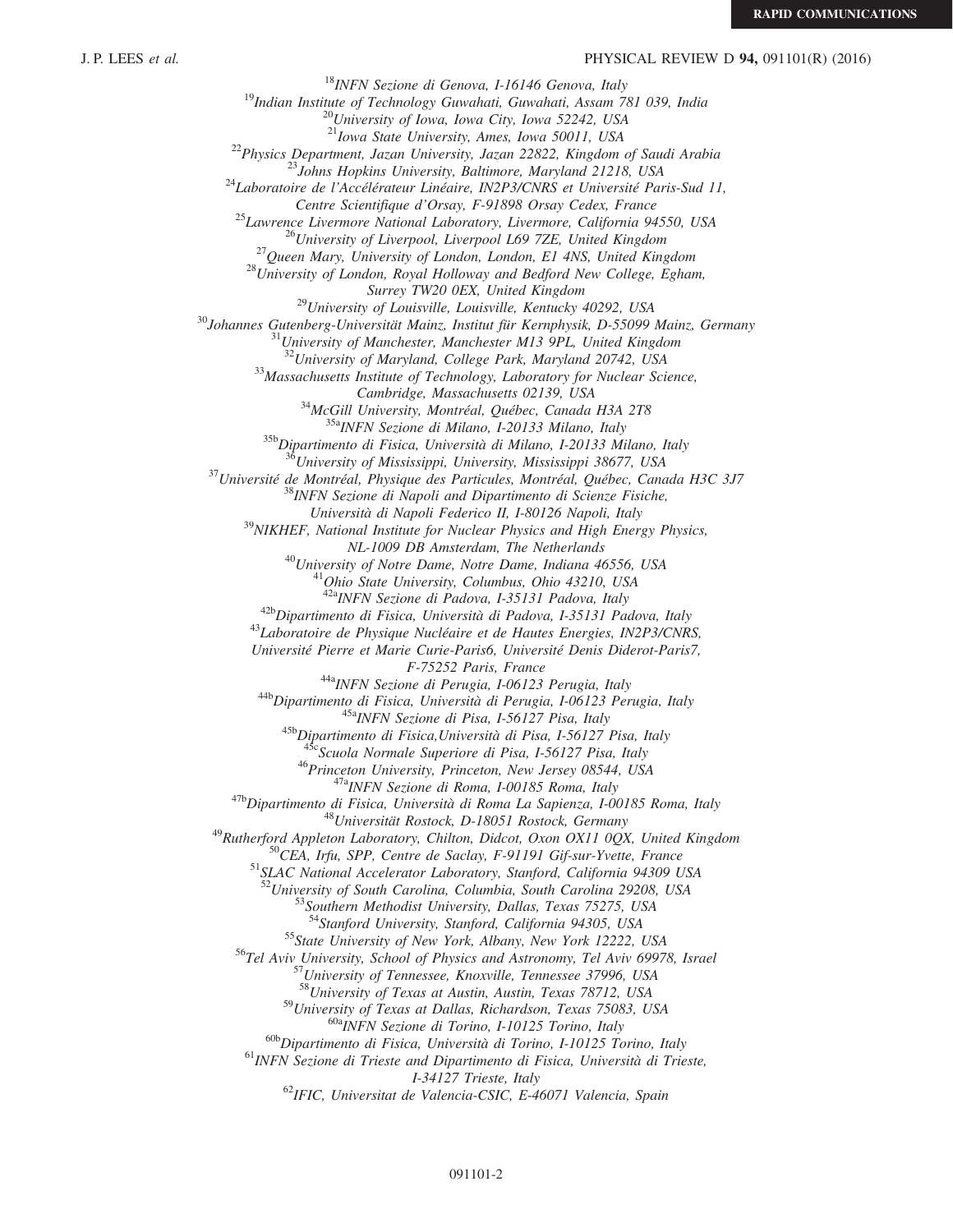#### MEASUREMENT OF THE ... THE SUBSERVIEW D 94, 091101(R) (2016)

<sup>63</sup>University of Victoria, Victoria, British Columbia, Canada V8W 3P6<br><sup>64</sup>Department of Physics, University of Warwick, Coventry CV4 7AL, United Kingdom<br><sup>65</sup>University of Wisconsin, Madison, Wisconsin 53706, USA

(Received 22 September 2016; published 15 November 2016)

Using a sample of  $(470.9 \pm 2.8) \times 10^6$  BB pairs, we measure the decay branching fraction  $\mathcal{B}(B^0 \to D^{*-}\pi^+\pi^-\pi^+) = (7.26 \pm 0.11 \pm 0.31) \times 10^{-3}$ , where the first uncertainty is statistical and the second is systematic. Our measurement will be helpful in studies of lepton universality by measuring  $\mathcal{B}(B^0 \to D^{*-}\tau^+\nu_{\tau})$  using  $\tau^+ \to \pi^+\pi^-\pi^+\bar{\nu}_{\tau}$  decays, normalized to  $\mathcal{B}(B^0 \to D^{*-}\pi^+\pi^-\pi^+)$ .

DOI: [10.1103/PhysRevD.94.091101](http://dx.doi.org/10.1103/PhysRevD.94.091101)

The BABAR Collaboration measured the branching fraction ratios for B semileptonic decays to D and  $D^*$ 

$$
\mathcal{R}^{(*)} = \frac{\mathcal{B}(\bar{B} \to D^{(*)}\tau^- \bar{\nu}_\tau)}{\mathcal{B}(\bar{B} \to D^{(*)}\ell^- \bar{\nu}_l)},\tag{1}
$$

where  $\ell^-$  is an electron or a muon, to be in excess of standard model (SM) predictions [\[1\].](#page-7-0) The use of charge conjugate reactions is implied throughout this article. After combining the results for  $R$  and  $R^*$ , the excess is inconsistent with lepton universality at the  $3.4\sigma$  level. The Belle Collaboration [\[2\]](#page-7-1) and the LHCb Collaboration [\[3\]](#page-7-2) conducted similar measurements with comparable results. A measurement of  $\mathcal{B}(B^0 \to D^{*-}\tau^+\nu_{\tau})$  using  $\tau^+ \to$  $\pi^+\pi^-\pi^+\bar{\nu}_{\tau}$  decays, normalized to  $\mathcal{B}(B^0 \to D^{*-}\pi^+\pi^-\pi^+)$ , may yield the observation of a further deviation from the SM. Such a measurement has not been done before and may make use of a clean kinematic signature. This possibility relies in part on a measurement of  $B(B^0 \to D^{*-}\pi^+\pi^-\pi^+)$ , for which the current world average value is  $(7.0 \pm 0.8) \times 10^{-3}$  [\[4\]](#page-7-3). The LHCb Collaboration measured this value to be  $(7.27 \pm 0.11 \text{ (stat)} \pm$  $0.36$ (syst)  $\pm 0.34$ (norm)) × 10<sup>-3</sup> [\[5\],](#page-7-4) where the final uncertainty is due to using  $B^0 \to D^{*-}\pi^+$  decays for normalization purposes. This measurement has not been included in the world average value as yet. In this article, we report on a measurement of  $\mathcal{B}(B^0 \to D^{*-}\pi^+\pi^-\pi^+)$ .

We use data recorded with the BABAR detector at the PEP-II asymmetric-energy  $e^+e^-$  collider at SLAC. The BABAR detector is described in detail elsewhere [\[6,7\]](#page-7-5). The data sample corresponds to an integrated luminosity of  $424.2 \pm 1.8$  fb<sup>-1</sup> collected at the  $\Upsilon(4S)$ resonance [\[8\],](#page-7-6) which corresponds to the production of

 $(470.9 \pm 2.8) \times 10^6$  BB pairs. We use Monte Carlo (MC) simulations to understand background processes and signal reconstruction efficiencies. The EvtGen event generator [\[9\]](#page-7-7) is used to simulate particle decays. This includes a sample of  $e^+e^- \rightarrow q\bar{q}(\gamma)$  events, where q is a u, d, s, or c quark, with an equivalent luminosity of 2,589 fb<sup>-1</sup> and a sample of  $1,427 \times 10^6$  BB pairs. The detector response is simulated with the Geant4 [\[10\]](#page-7-8) suite of programs.

We fully reconstruct the  $B^0 \to D^{*-} \pi^+ \pi^- \pi^+$  decay chain by adding the four-momenta of particle candidates. The D<sup>\*-</sup> mesons are reconstructed in the  $D^{*-} \to \bar{D}^0 \pi^-$  and  $\overline{D}^0 \rightarrow K^+\pi^-$  final states. A  $\overline{D}^0$  candidate is reconstructed from two charged-particle tracks, of which one is identified as a  $K^+$  meson based on information obtained using the tracking and Cherenkov detectors. We require  $\bar{D}^0$  candidates to have an invariant-mass value within  $\pm 20$  MeV/ $c^2$ of the nominal  $\bar{D}^0$  mass [\[4\],](#page-7-3) which corresponds to 3 standard deviations in its mass resolution. Each  $\bar{D}^0$  candidate is combined with a charged-particle track with momentum less than 0.45 GeV/c in the  $e^+e^-$  center-ofmass (CM) frame to form a  $D^{*-}$  candidate. We require the difference between the reconstructed mass of the  $D^{*-}$ candidate and the reconstructed mass of the  $\bar{D}^0$  candidate to lie between 0.1435 and 0.1475 GeV/ $c^2$ . The D<sup>\*-</sup> candidate is combined with three other charged-particle tracks to form a  $B^0$  candidate. We do not explicitly apply particle identification to select charged pions, but assign the pion mass hypothesis to all tracks other than the  $K^+$  daughter of the  $\bar{D}^0$ . All other reconstructed tracks and neutral clusters in the event are collectively referred to as the rest of the event (ROE). We use a neural network classifier [\[11\]](#page-7-9) to suppress non- $B\bar{B}$  backgrounds. The classifier makes use of nine variables, each of which is calculated in the CM frame:

- (i) the cosine of the angle between the  $B^0$  candidate's thrust axis [\[12\]](#page-7-10) and the beam axis;
- (ii) the sphericity [\[13\]](#page-7-11) of the  $B^0$  candidate;
- (iii) the thrust of the ROE;
- (iv) the sum over the ROE of  $p$ , where  $p$  is the magnitude of a particle's momentum;
- (v) the sum over the ROE of  $\frac{1}{2}$  (3 cos<sup>2</sup>  $\theta$  1) p, where  $\theta$ is the polar angle of a particle's momentum;
- (vi) the cosine of the angle between the thrust axis of the  $B<sup>0</sup>$  candidate and the thrust axis of the ROE;

<span id="page-3-6"></span>[<sup>\\*</sup>](#page-1-0) Deceased.

<span id="page-3-0"></span>[<sup>†</sup>](#page-1-1) Present address: Wuhan University, Wuhan 43072, China.

<span id="page-3-1"></span>[<sup>‡</sup>](#page-1-1) Also at Laboratoire de l'Accélérateur Linéaire, F-91898 Orsay Cedex, France.

<span id="page-3-2"></span>Present address: Università di Bologna and INFN Sezione di Bologna, I-47921 Rimini, Italy.

<span id="page-3-3"></span>Present address: University of Huddersfield, Huddersfield HD1 3DH, UK.

<span id="page-3-4"></span>Present address: University of South Alabama, Mobile, Alabama 36688, USA.

<span id="page-3-5"></span>Also at Università di Sassari, I-07100 Sassari, Italy.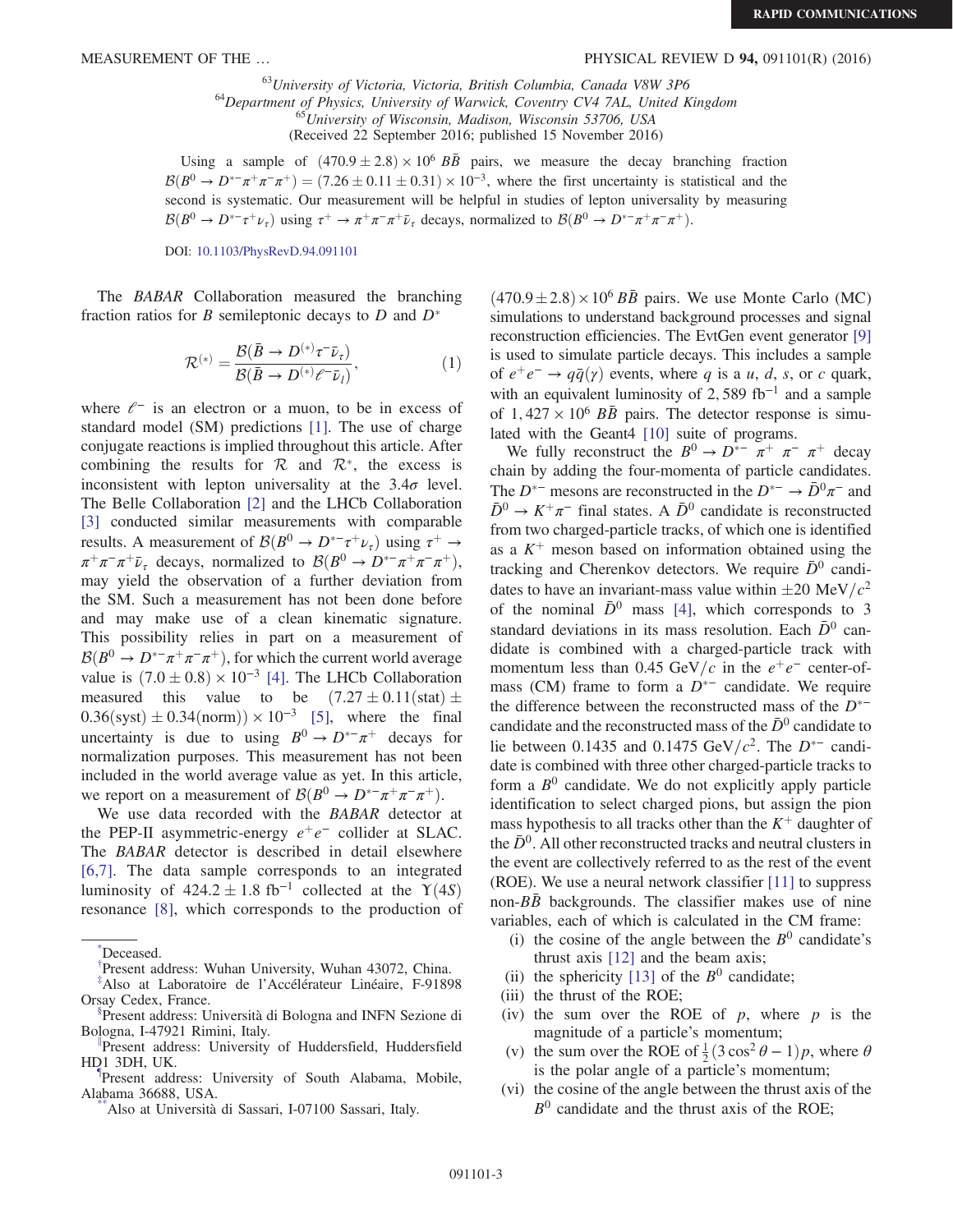- (vii) the cosine of the angle between the sphericity axis of the  $B<sup>0</sup>$  candidate and the thrust axis of the ROE;
- (viii) the ratio of the second-order to zeroth-order Fox-Wolfram moment using all reconstructed particles [\[14\]](#page-7-12);
- (ix) the cosine of the angle between the thrust axis calculated using all reconstructed particles and the beam axis.

Each of these nine variables contributes to separating  $B^0$ decays from non- $B\bar{B}$  decays. We apply a selection on the output of the neural network classifier that rejects 69% of reconstructed signal candidates from non- $B\bar{B}$  decays, and retains 80% of correctly reconstructed  $B^0$  candidates. Finally, we require the  $B^0$  candidate to have a CM-frame Finally, we require the  $B^{\circ}$  candidate to have a CM-frame<br>energy within  $\pm 90$  MeV of  $\sqrt{s}/2$ , where  $\sqrt{s}$  is the nominal invariant mass of the initial state. This corresponds to 4 standard deviations in the energy resolution. We retain all  $B<sup>0</sup>$  candidates that pass our selection criteria instead of selecting a best candidate for each event. In MC-simulated signal and background events that have at least one  $B^0$ candidate passing all selection criteria, there are on average 1.57 and 1.37  $B<sup>0</sup>$  candidates per event, respectively. We do not apply corrections to the number of  $B^0$  candidates per event, as the  $B<sup>0</sup>$  candidate multiplicity in data is consistent with the weighted average of those in the signal and background simulation.

After applying all selection criteria, we determine the After applying all selection criteria, we determine the<br>energy-substituted mass  $m_{ES} = \sqrt{s/4 - p_B^2}$  for the selected  $B^0$  candidates, where  $p_B$  is the CM-frame momentum of a  $B^0$ . Figure [1](#page-4-0) shows the  $m_{ES}$  distribution for the

<span id="page-4-0"></span>

FIG. 1. The  $m_{ES}$  distribution of  $B^0$  candidates for data (points), MC simulations (histograms), and the unbinned extendedmaximum-likelihood fit to the data (curves). The MC distributions are shown as stacked histograms. The  $B^0 \to D^{*-}D_s^+$  with  $D_s^+ \to \pi^+ \pi^- \pi^+$  decays are part of the MC signal. The MC signal contribution is normalized such that its stacked histogram has the same integral as the data. The components of the MC simulations and the fit are described in the legend. The  $m_{ES}$  peak of the MC signal is slightly above that of the data. This shift has a negligible effect on the signal yield.

# J. P. LEES et al. PHYSICAL REVIEW D 94, 091101(R) (2016)

data and for MC-simulated events. The  $m_{ES}$  distribution of correctly reconstructed signal candidates has a peak near the  $B^0$  mass.

The  $m_{ES}$  distribution of signal events is modeled using a Crystal Ball [\[15\]](#page-7-13) probability density function (PDF), with cutoff and power-law parameters determined using MCsimulated events. We consider only  $B^0$  candidates that are correctly reconstructed. We model the background  $m_{ES}$ distribution as follows. The nonpeaking backgrounds from  $e^+e^- \rightarrow q\bar{q}(\gamma)$  events and from  $B\bar{B}$  pairs are modeled using an ARGUS function [\[16\]](#page-7-14). Each of the peaking backgrounds from  $B^+B^-$  and  $B^0\bar{B}^0$  is modeled by a Gaussian distribution for which the normalization, mean, and width, are determined by a fit to the corresponding simulated event sample. We perform a one-dimensional unbinned extendedmaximum-likelihood fit in order to estimate the number of signal candidates. We allow the mean and width parameters of the Crystal Ball function, the curvature parameter of the ARGUS function, and the normalization of the nonpeaking background, to vary in the fit. The cutoff parameter for background, to vary in the fit. The cutoff parameter for<br>the ARGUS function is fixed to  $\sqrt{s}/2$ , and the peaking background PDF shapes and normalizations are fixed to their MC-estimated values. The peaking background contributions are estimated to be  $590 \pm 120$  and  $1450 \pm 130$ candidates from  $B^+B^-$  and  $B^0\bar{B}^0$  decays, respectively; some originate from signal decays where one or more pion is misreconstructed even when there is a correctly reconstructed  $B^0$  candidate. There is also a contribution from  $B^+ \to D^{*-}X$  and  $B^0 \to D^{*-}X$  decays, where X denotes any combination of  $\pi$  and  $\rho$  mesons other than  $\rho^0 \pi^+$  or  $\pi^+ \pi^- \pi^+$ . The fit to the  $m_{\text{ES}}$  distribution shown in Fig. [1](#page-4-0) results in a signal yield of  $17800 \pm 300$ .

The distribution for the MC signal peaks 0.2 MeV/ $c^2$ higher in  $m<sub>ES</sub>$  value than the data. This arises from a value of the simulated  $B^0$  mass that is different from that found in Ref. [\[4\]](#page-7-3). We weight the simulated events in order to match the data mass peak and we repeat the measurement of the simulated efficiencies for the signal and the peaking background. The change is negligible and produces a negligible correction on the branching fraction measurement.

We define the signal region to be  $5.273 < m_{ES}$ 5.285 GeV/ $c^2$ , and a sideband region to be 5.240  $< m_{ES} <$ 5.270 GeV/ $c^2$ . About 97.6% of signal events are contained within the signal region. To obtain the  $3\pi$  invariant-mass distribution for the signal events in Fig. [2,](#page-5-0) we subtract the events in the sideband region of the  $m_{FS}$  in Fig. [1](#page-4-0), normalized to the fitted background component in the signal region, from the total  $3\pi$  mass distribution. By integrating the dashed line in Fig. [1,](#page-4-0) we obtain 68883 events in the sideband region and 24427 background events in the signal region. These values make use of the peaking background estimates described in the previous paragraph.

As expected from the branching fractions in Ref. [\[4\]](#page-7-3), the main contribution comes from  $a_1^+(1260)$  decays, and a contribution from the decay  $D_s^+ \rightarrow \pi^+\pi^-\pi^+$  is also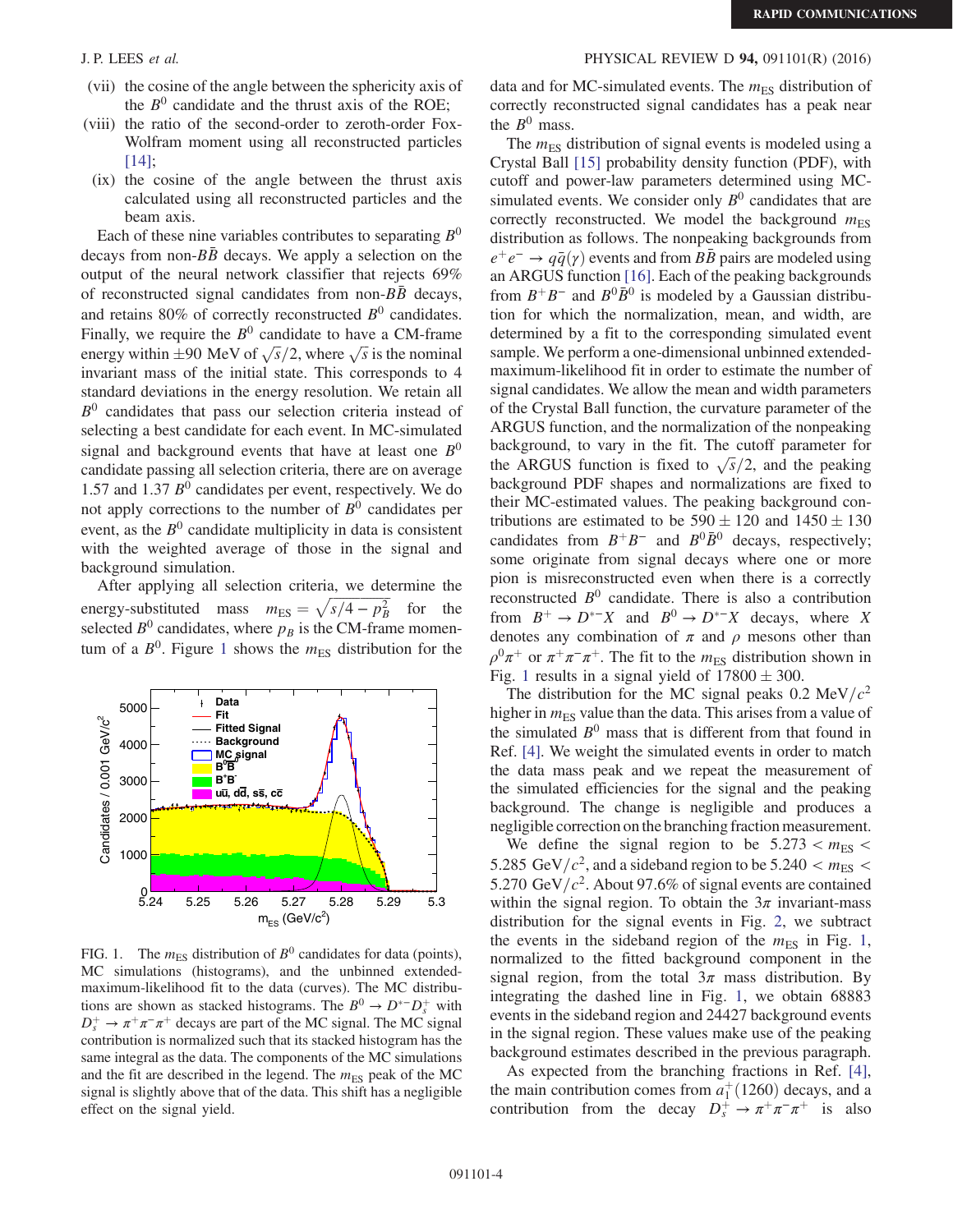<span id="page-5-0"></span>

FIG. 2. The background-subtracted invariant-mass spectrum of the  $3\pi$  system. The indicated mass value of the  $a_1^+$  is obtained from Ref. [\[4\]](#page-7-3). The  $B^0 \to D^{*-}D_s^+$ ,  $D_s^+ \to \pi^+\pi^-\pi^+$  decay, which is removed in the final result, is visible in the spectrum. The spectrum is obtained prior to the efficiency correction. The inset shows the distribution around the  $D_s^+$  region.

apparent. There is as well activity in the 1.7–1.9 GeV/ $c^2$ region, which may be due to the  $J<sup>P</sup> = 0^- \pi(1800)$  meson. The analysis of the  $a_1^+$  region is complicated and will be the subject of a separate study.

The  $D_s^+$  events result from the doubly charmed decay  $B^0 \to D^{*-}D_s^+$  in which the  $D_s^+$  decays weakly to  $\pi^+ \pi^- \pi^+$ . Since the  $D_s^+$  decay results from an entirely different  $B^0$ decay mode, it represents a contamination of our  $D^{*-}\pi^+\pi^-\pi^+$  sample. We remove the  $D_s^+$  contribution by subtracting the events in the 1.9–2.0 GeV/ $c^2$  region of the  $3\pi$  invariant-mass distribution of Fig. [2](#page-5-0) that exceed the interpolation of the bin contents in the 1.8–1.9 GeV/ $c^2$  and 2.0–2.1 GeV/ $c^2$  regions. The removed  $D_s^+$  contribution amounts to  $233 \pm 63$  events, and the remaining events in the 1.9–2.0 GeV/ $c^2$  region total 326  $\pm$  35.

We estimate the reconstruction efficiency as a function of  $3\pi$  invariant mass using MC-simulated events. This is shown in Fig. [3](#page-5-1). Since we model the  $m_{ES}$  PDF of the signal only considering  $B^0$  candidates that are correctly reconstructed, we apply exactly the same procedure of determining the signal yield in our study of the reconstruction efficiency in order to determine the branching fraction correctly. The efficiency of the decay channel  $D^{*-}a_1^+$ , where the  $a_1^+$  decays to  $\rho^0 \pi^+$  and the  $\rho^0$  to  $\pi^+ \pi^-$  was studied. The simulation assumes a mass of 1.230 GeV/ $c<sup>2</sup>$  and a width of 400 MeV for the  $a_1^+$  [\[4\].](#page-7-3) The reconstruction efficiencies of  $B^0 \rightarrow$  $D^{*-}\rho^0\pi^+$  and  $B^0 \to D^{*-}D_s^+$  decays are consistent with  $B^0 \rightarrow D^{*-}a_1^+$  decays. Taking into account the efficiency as a function of the  $3\pi$  mass, and removing the  $D_s^+$  background, the total number of produced  $B^0 \to D^{*-} \pi^+ \pi^- \pi^+$ events is estimated to be  $84400 \pm 1200$ .

Table [I](#page-5-2) summarizes the systematic uncertainties for this analysis. The uncertainties of our extended-maximumlikelihood fit algorithm and peaking backgrounds are



<span id="page-5-1"></span>FIG. 3. The reconstruction efficiency as a function of  $3\pi$ invariant mass using MC-simulated events. The uncertainties are statistical.

estimated together by taking into account the uncertainties of the fixed parameters in the fit. The values we used are shown in Table [II.](#page-6-0) These values are obtained entirely from studies of MC-simulated background samples. Therefore, we consider varying the mean and width of the  $m_{ES}$ distributions for the peaking  $B^+B^-$  and  $B^0\bar{B}^0$  backgrounds, the number of  $B^0\overline{B}{}^0$  and  $B^+B^-$  peaking background events, and the Crystal Ball PDF cutoff and power-law parameter values for the signal. These values are sampled from an eight-dimensional Gaussian function with means, widths, and correlations that correspond to the fit results for the PDFs for signal and peaking backgrounds from simulated events. The systematic uncertainty is taken as the standard deviation of the distribution of the number of signal events from an ensemble of fits, and is found to be 2.4%. The systematic uncertainty due to track finding consists of two components: 1.54% for laboratory momenta less than 0.18 GeV/ $c$ , a region dominated by tracks from the decay  $D^{*-} \rightarrow \bar{D}^0 \pi^-$ , and 0.26% for greater than this value [\[17\]](#page-7-15). The two components are added in quadrature. The pion from the  $D^{*-} \to \bar{D}^0 \pi^-$  decay has momentum less than 0.180 GeV/ $c$  62% of the time. The corresponding fraction

<span id="page-5-2"></span>TABLE I. Summary of systematic uncertainties. The uncertainties are assumed to be uncorrelated, and so are added in quadrature.

| Source                                                            | Uncertainty $(\%)$ |
|-------------------------------------------------------------------|--------------------|
| Fit algorithm and peaking backgrounds                             | 2.4                |
| Track finding                                                     | 2.0                |
| $\pi^+\pi^-\pi^+$ invariant-mass modeling                         | 1.7                |
| $D^{*-}$ and $\bar{D}^0$ decay branching fractions                | 1.3                |
| $\Upsilon(4S) \rightarrow B^0 \bar{B}^0$ decay branching fraction | 1.2.               |
| $K^+$ identification                                              | 1.1                |
| Signal efficiency MC statistics                                   | 0.9                |
| Sideband subtraction                                              | 0.7                |
| BB counting                                                       | 0.6                |
| Total                                                             | 4.3                |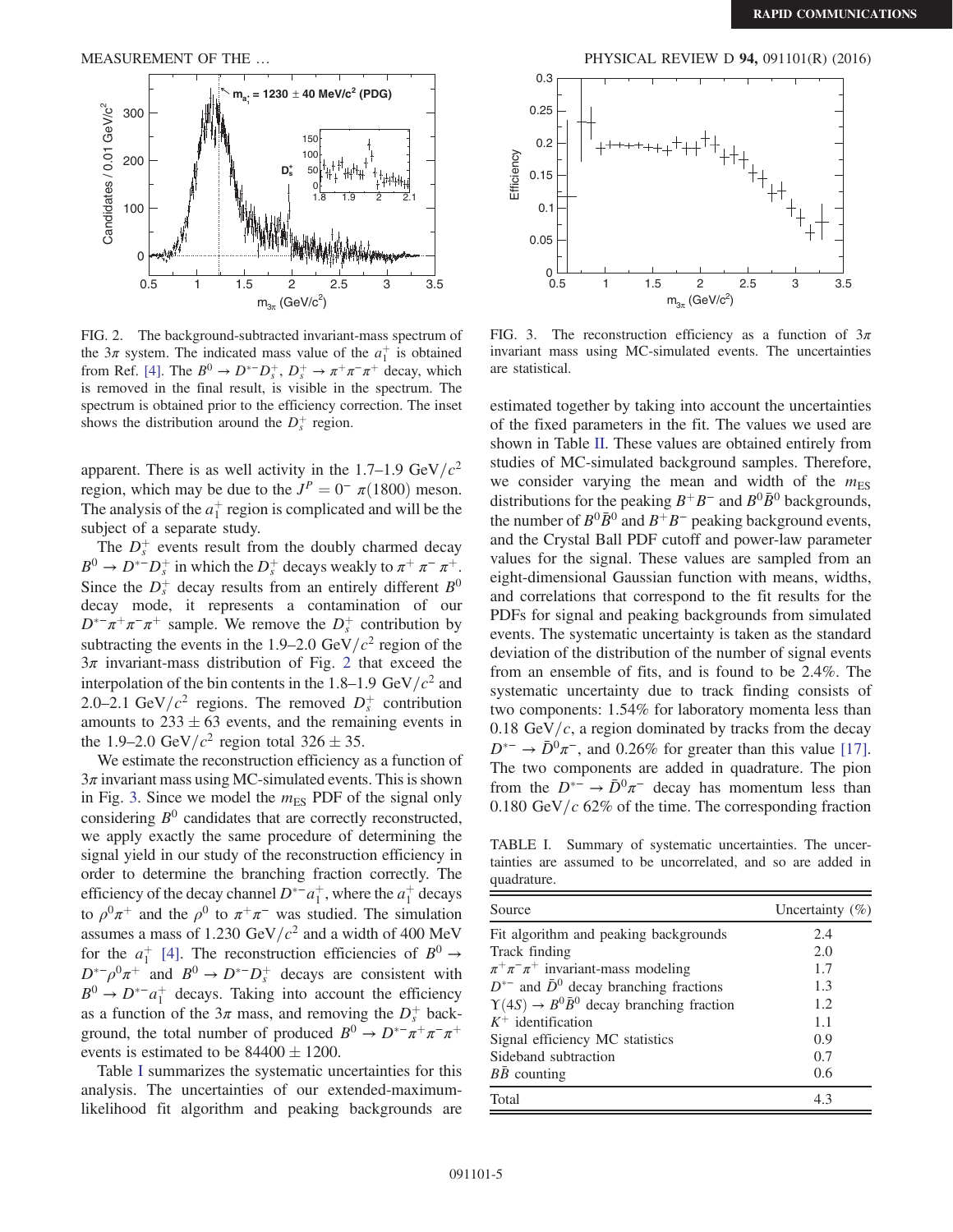<span id="page-6-0"></span>TABLE II. Fit parameters obtained from MC-simulated events. These parameters are fixed to the central values in the signal extraction procedure. We perform a toy study where we simultaneously vary these by the quoted uncertainties (along with their correlations, which are not shown in the table) to study systematic effects on the signal yield.

| Parameter                                         | Value                               |  |
|---------------------------------------------------|-------------------------------------|--|
| $B^+B^-$ peaking background $m_{\text{ES}}$       | 5.2796 $\pm$ 0.0006 GeV/ $c^2$      |  |
| Gaussian mean                                     |                                     |  |
| $B^+B^-$ peaking background $m_{FS}$              | $0.0036 \pm 0.0003$ GeV/ $c^2$      |  |
| Gaussian width                                    |                                     |  |
| Number of $B^+B^-$ peaking                        | $590 \pm 120$                       |  |
| background                                        |                                     |  |
| $B^0\bar{B}^0$ peaking background $m_{\text{ES}}$ | 5.2806 $\pm$ 0.0002 GeV/ $c^2$      |  |
| Gaussian mean                                     |                                     |  |
| $B^0\bar{B}^0$ peaking background $m_{\text{ES}}$ | $0.0029 \pm 0.0002 \text{ GeV}/c^2$ |  |
| Gaussian width                                    |                                     |  |
| Number of $B^0\bar{B}^0$ peaking                  | $1450 \pm 130$                      |  |
| background                                        |                                     |  |
| Signal's Crystal Ball PDF                         | $2.09 \pm 0.08$                     |  |
| cutoff value                                      |                                     |  |
| Signal's Crystal Ball PDF                         | $3.7 \pm 0.5$                       |  |
| power-law value                                   |                                     |  |

for other pions in the signal  $B^0$  decay is 5%. The  $3\pi$ invariant mass of the  $D_s^+$  contamination has the same mass location and width in the data and MC-simulated events. However, there are differences between the full reconstructed  $3\pi$  invariant-mass spectrum for the data and that obtained from MC-simulated events. We studied the signal yield before and after reweighting the  $3\pi$  invariant-mass spectrum in the MC-simulated events to match the data. The observed change due to the reweighting of the  $3\pi$  mass distribution is 1.7%, which we assign as the associated systematic uncertainty. This also accounts for uncertainties in the relative contributions of the different decay modes and the mass and width of the  $a_1^+$  resonance. We use the  $D^{*-}$  and  $\bar{D}^0$  decay branching fraction uncertainties from Ref. [\[4\].](#page-7-3) We use the value of  $\mathcal{B}(\Upsilon(4S) \rightarrow B^0 \overline{B}^0) = 0.486 \pm$ 0.006 from Ref. [\[4\]](#page-7-3) for the branching fraction of the decay  $\Upsilon(4S) \rightarrow B^0 \bar{B}^0$ , which has a relative uncertainty of 1.2%. The kaon identification uncertainty is estimated by comparing the number of  $D^{*-}$  events in data and MC simulations with and without implementing identification requirements. According to dedicated studies using BABAR data control samples, we correct for kaon-identification efficiency differences between data and MC simulation by a factor of  $0.978 \pm 0.011$ , where the uncertainty is chosen to be half the difference from unity. The signal efficiency MC statistical uncertainty is 0.9%. Nominally, we subtract the  $3\pi$  mass distribution in the sideband from that of the signal region. However, the  $3\pi$  mass distribution of both peaking and nonpeaking backgrounds in the signal region may not necessarily be the same as that in the sideband. To estimate the associated systematic uncertainty, we test the

## J. P. LEES et al. PHYSICAL REVIEW D 94, 091101(R) (2016)

sideband subtraction procedure using only MC-simulated background events. After applying efficiency corrections to the resulting distribution, we obtain an integral of 571. Dividing this by the number of efficiency-corrected signal in the data, this translates to a 0.7% difference, which we assign as the associated systematic uncertainty. The number of B mesons produced is uncertain to 0.6% [\[8\].](#page-7-6) We studied the MC modeling of decay angle correlations, and found the associated systematic uncertainty to be negligible. As described earlier in the text, there is a peaking background contribution in the  $m<sub>ES</sub>$  distribution due to signal events that are misreconstructed. The rate of this background depends on the branching fraction of signal events. Using our measured branching fraction value, we apply corrections to the expected number of  $B^0\bar{B}^0$  peaking background and repeat the signal extraction procedure on the data. There is a small bias on the branching fraction value but it is negligible compared to the systematic uncertainty due to the other peaking backgrounds.

From the number of fitted signal events, corrected for efficiency and normalized to the total number of produced  $B^0$  mesons in the data sample, and taking into account the  $D^{*-}$  and  $\bar{D}^0$  branching fractions we derive  $\mathcal{B}(B^0 \to D^{*-}\pi^+\pi^-\pi^+) = (7.26 \pm 0.11 \pm 0.31) \times 10^{-3}$ , where the first uncertainty is statistical and the second systematic. The result is consistent with the current world average and is 2.4 times more precise. This result can be used as input for measurements of  $\mathcal{R}^{(*)}$  using hadronic  $\tau$  decays in the search for deviations from the SM. The inclusive branching fraction value without removing the  $D_s^+$  contamination is  $(7.37 \pm 0.11 \pm 0.31) \times 10^{-3}$ .

We are grateful for the extraordinary contributions of our PEP-II colleagues in achieving the excellent luminosity and machine conditions that have made this work possible. The success of this project also relies critically on the expertise and dedication of the computing organizations that support BABAR. The collaborating institutions wish to thank SLAC for its support and the kind hospitality extended to them. This work is supported by the U.S. Department of Energy and National Science Foundation, the Natural Sciences and Engineering Research Council (Canada), the Commissariat à l'Energie Atomique and Institut National de Physique Nucléaire et de Physique des Particules (France), the Bundesministerium für Bildung und Forschung and Deutsche Forschungsgemeinschaft (Germany), the Istituto Nazionale di Fisica Nucleare (Italy), the Foundation for Fundamental Research on Matter (The Netherlands), the Research Council of Norway, the Ministry of Education and Science of the Russian Federation, Ministerio de Economía y Competitividad (Spain), the Science and Technology Facilities Council (U.K.), and the Binational Science Foundation (U.S.-Israel). Individuals have received support from the Marie-Curie IEF program (European Union) and the A. P. Sloan Foundation (U.S.).